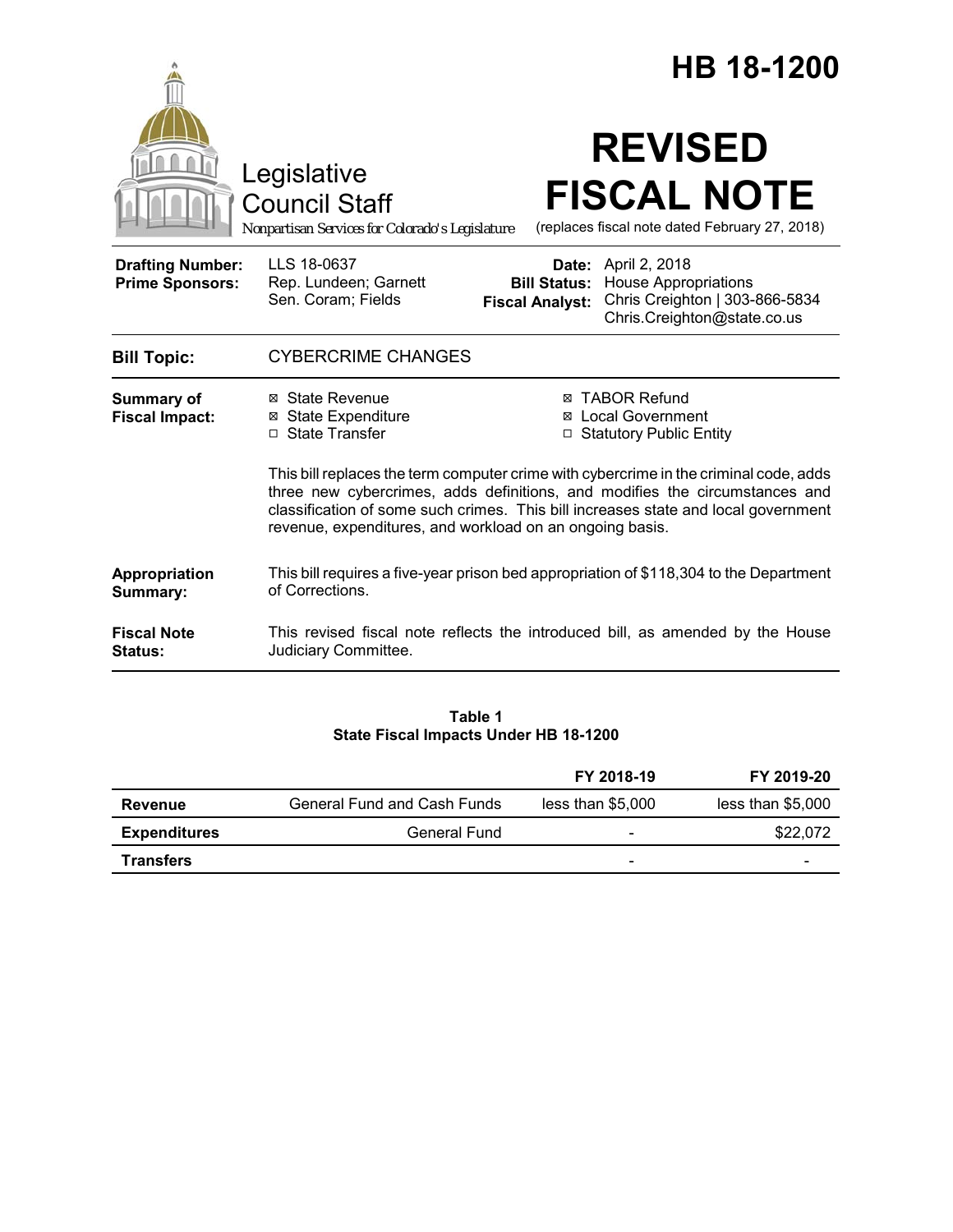# **Summary of Legislation**

This bill replaces the term computer crime with cybercrime in the criminal code, adds definitions, and modifies the circumstances and classification of some such crimes.

**Cybercrime criminal charges.** Under current law, cybercrimes are generally classified as a class 2 misdemeanor; however, such crimes may be a petty offense up to a class 2 felony depending on the circumstances of the crime as determined by the amount lost, damaged, or stolen. This bill eliminates the petty offense and makes any cybercrime where amount lost, stolen, or damaged by the crime is less than \$300, a class 3 misdemeanor.

**Class 5 felony cybercrimes.** This bill also adds the following new crimes to the list of cybercrimes and classifies them as a class 5 felony:

- soliciting, arranging, or offering to arrange a situation in which a minor may engage in prostitution using a computer, computer network, or computer system;
- using a scanning device to read, obtain, memorize, or store information on a payment card for any period of time without authorization and with intent to defraud the authorized user, issuer of the card, or a merchant; and
- using an encoding machine to place payment card information on another payment card with intent to defraud the authorized user, issuer of the card, or a merchant.

Under this bill and current law, these cybercrimes could be classified as up to a class 2 felony depending on the circumstances of the crime.

#### **Comparable Crime**

Legislative Council Staff is required to include certain information in the fiscal note for any bill that creates a new crime, changes the classification of an existing crime, or changes an element of an existing crime that creates a new factual basis for the offense. This bill adds new cybercrimes and changes the classification of some existing cybercrimes.

**Computer crimes.** Over the past three years, there have been 141 computer crime convictions (89 Male, 52 Female; 96 Caucasian, 26 African American, 15 Hispanic, 3 Other, and 1 Asian). Of this number:

- 86 convictions were felonies because of the amount of loss or damage resulting from the crime;
- 2 convictions were felonies because the offender had a previous felony conviction; and
- 53 convictions were for misdemeanors, of which 3 were for a lost, damaged, or stolen amount between \$50 and \$300.

**Luring or sexual exploitation of a child.** Over the last three years, there have been 141 convictions for the luring or sexual exploitation of a child (138 Male, 3 Female; 122 Caucasian, 9 Hispanic, 6 African American, 2 Indian, 2 Other).

**Possession of identify theft tools.** Also during the last three years, there were 36 convictions for possession of identity theft tools (17 Male, 19 Female; 27 Caucasian, 4 Hispanic, 3 African American, and 2 Other).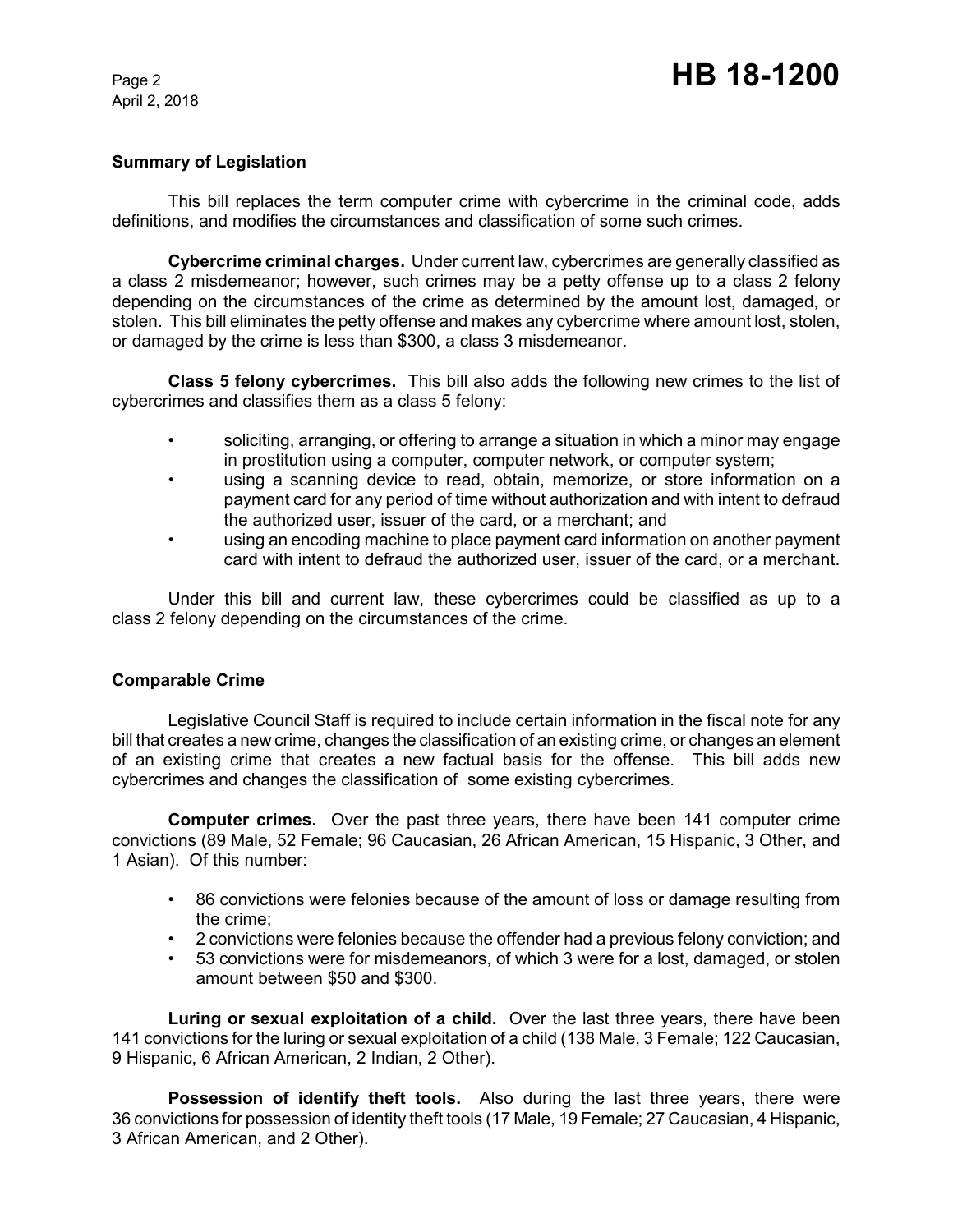# Page 3 **HB 18-1200**

# **Assumptions**

The following assumptions used were used in this analysis.

**General Assumptions**. The fiscal note assumes that:

- most current felony cybercrime convictions (86 convictions since 2015) will be convicted under the same felony classification under this bill. This is because the amount lost, damaged, or stolen as a result of the cybercrime determines the classification up to a class 2 felony both under the bill and current law; and
- most current misdemeanor cybercrime convictions (53 convictions since 2015) will be convicted under the same misdemeanor classification under the bill because of the amount lost, damaged, or stolen. This includes 3 convictions where the amount lost, damaged, or stolen was between \$50 and \$300.

**DOC impact assumption.** This analysis assumes one offender will be sentenced to DOC per year for a class 5 felony as a result of the new cybercrimes created by this bill.

#### **State Revenue**

Beginning in FY 2018-19, this bill is anticipated to increase state revenue by less than \$5,000 per year.

**Criminal fines.** The bill is anticipated to increase state revenue by less than \$5,000 per year, credited to the Fines Collection Cash Fund in the Judicial Department. Under current law, the fine penalty for a class 5 felony offense is \$1,000 to \$100,000 and fine revenue will increase from one new class 5 felony cybercrime offense per year. However, because the courts have the discretion of incarceration, imposing a fine, or both, the precise impact to state revenue cannot be determined. This fiscal note assumes that any revenue generated is likely to be less than \$5,000.

**Court and administrative fees.** The bill will also increase state fee revenue credited to the General Fund and to various cash funds. Fees are imposed for a variety of court-related costs, which vary based on the offense but may include probation supervision, drug or sex offender surcharges, victim compensation, and late fees, among others. Some fee revenue is shared with local governments; refer to the Local Government Impact section for additional information.

# **TABOR Refund**

On net, this bill increases state General and cash fund revenue subject to TABOR, which will increase the amount of money required to be refunded under TABOR for FY 2018-19 and FY 2019-20.

For FY 2018-19 and FY 2019-20, the bill increases the TABOR refund obligation by less than \$5,000 while increasing General Fund revenue by at least \$5,000, resulting in a net decrease of less than \$5,000 in the amount available for the General Fund budget. State revenue subject to TABOR is not estimated for years beyond FY 2019-20.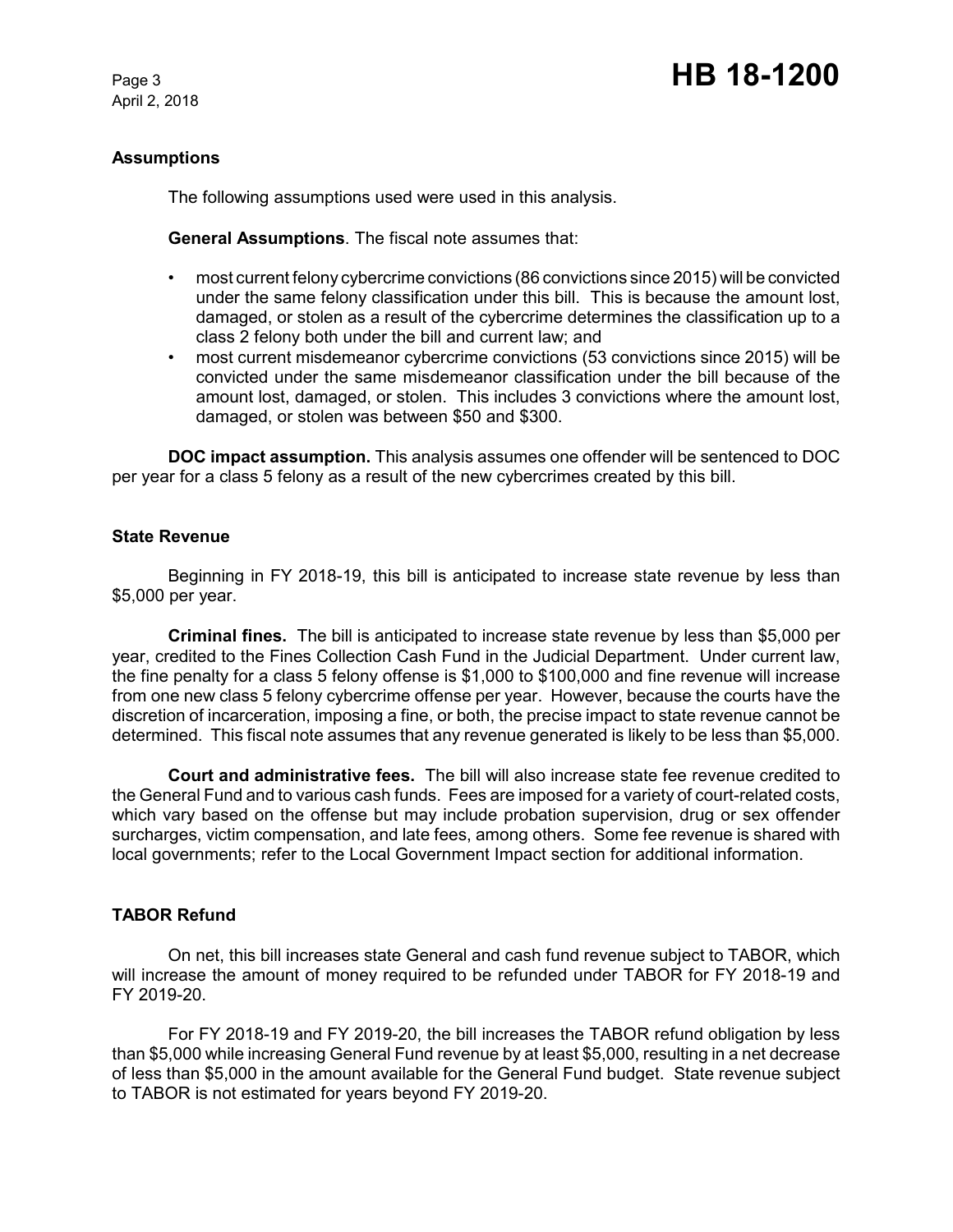# **State Expenditures**

Beginning in FY 2018-19, this bill increases state General Fund expenditures for the Judicial Department and the Department of Corrections. Workload and costs are also increased for the Office of the State Public Defender, the Office of the Alternate Defense Counsel, and the Office of the Child's Representative. These impacts are shown in Tables 2 and 3 and discussed below.

**Judicial Department.** The bill is anticipated to increase trial court workload to hear new cybercrime cases. Also under ths bill cybercrimes that previously could have been tried as a petty offense will instead be a class 3 misdemeanor which may increase trial length for those cases. To the extent that new offenders are sentenced to probation or existing petty offense offenders are sentenced to a longer probation term for class 3 misdemeanor cybercrimes, costs and workload to provide supervision will increase. Overall, trial court and probation workload is expected to increase by a minimal amount and it is assumed that this can be accomplished within existing appropriations.

**Agencies providing representation to indigent persons.** Overall, workload and costs for the Office of the State Public Defender and the Office of the Alternate Defense Counsel will increase under the bill to represent indigent offenders and potentially as a result of longer trials. To the extent this occurs, this analysis assumes the affected offices will request an increase in appropriations through the annual budget process.

**Office of the Child's Representative.** By adding the crime of soliciting, arranging, or offering to arrange a situation in which a minor may engage in prostitution using a computer, computer network, or computer system to the list of cybercrimes, this bill potentially increases workload for the Office of the Child's Representative by increasing the trial length for such crimes. Because most related cases involving a minor are charged under other criminal classifications, such as the sexual exploitation of a minor, this impact is assumed to be minimal and can be accomplished within existing appropriations.

**Department of Corrections.** This bill increases prison bed and parole costs for the DOC by at least \$135,418 between FY 2018-19 and FY 2022-23.

**Prison beds.** This bill is anticipated to increase state General Fund expenditures for the DOC by an estimated \$22,072 in FY 2019-20 and \$32,077 in FY 2020-21 and thereafter. This increase assumes one offender will be sentenced to prison per year for a class 5 felony and have an average length of stay of 17.4 months per offender. This fiscal note assumes no impact will occur in the first year due to the amount of time required for criminal filing, trial, disposition and sentencing of each case. If impacts arise in the first year, this analysis assumes the DOC will request any required appropriations through the annual budget process. Table 2 shows the estimated cost of the bill over the next five fiscal years.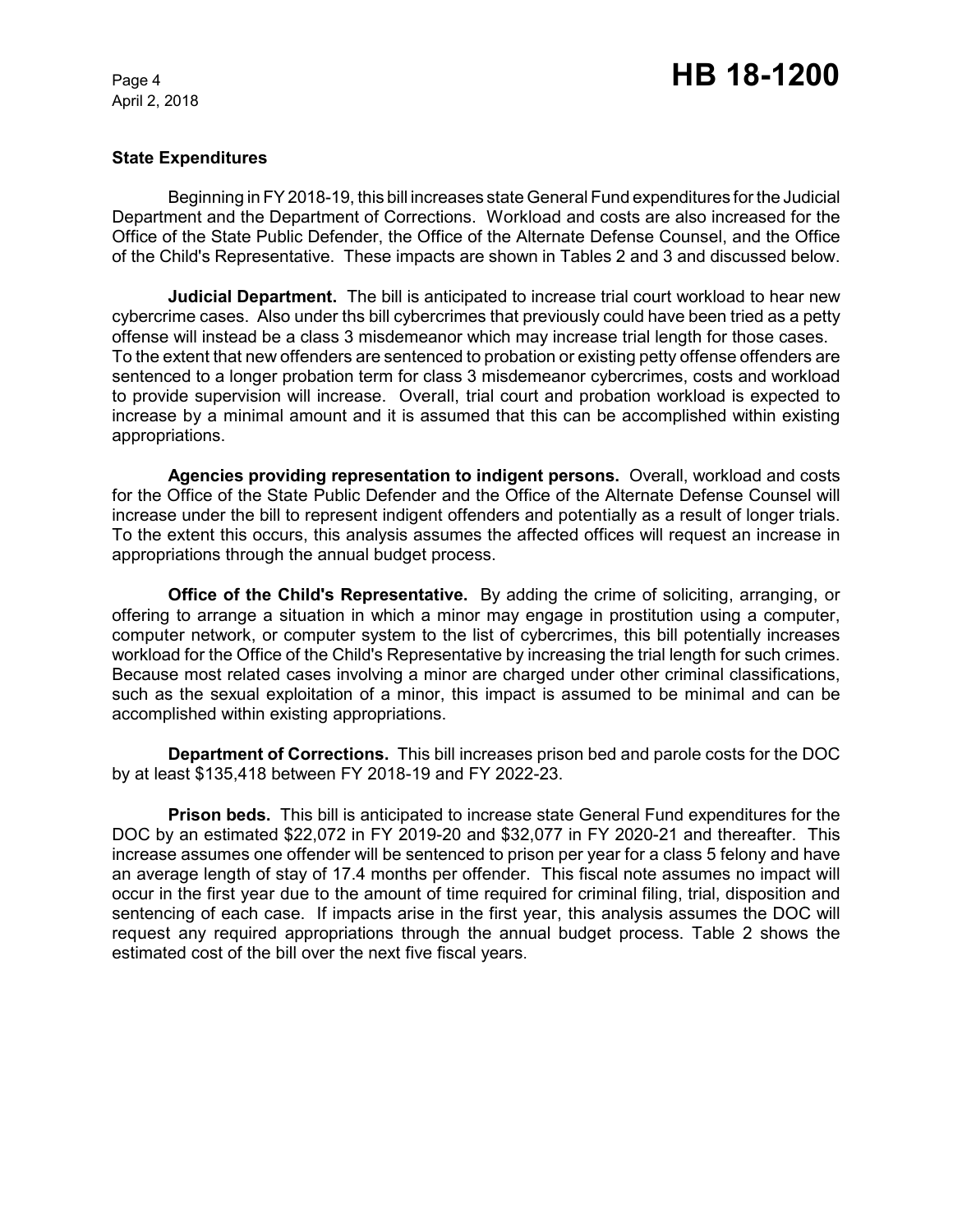|                   | <b>Inmate Bed Impact</b> | <b>Operating Cost</b> |
|-------------------|--------------------------|-----------------------|
| FY 2018-19        | -                        |                       |
| FY 2019-20        | 1.0                      | \$22,072              |
| FY 2020-21        | 1.5                      | \$32,077              |
| FY 2021-22        | 1.5                      | \$32,077              |
| FY 2022-23        | 1.5                      | \$32,077              |
| <b>Total Cost</b> |                          | \$118,304             |

#### **Table 2 Prison Costs Under HB 18-1200**

**Parole.**Once an offender is released from prison, he or she is assigned to parole. Table 3 shows the estimated impact on parole over the next five fiscal years assuming 18.3 months of parole, per offender beginning in FY 2020-21.

#### **Table 3 Parole Costs Under HB 18-1200**

|                   | <b>Annualized Parole Impact</b> | <b>Annualized</b><br><b>Operating Cost</b> |
|-------------------|---------------------------------|--------------------------------------------|
| FY 2018-19        |                                 |                                            |
| FY 2019-20        |                                 |                                            |
| FY 2020-21        | 0.5                             | \$2,600                                    |
| FY 2021-22        | 1.5                             | \$7,257                                    |
| FY 2022-23        | 1.5                             | \$7,257                                    |
| <b>Total Cost</b> |                                 | \$17,114                                   |

For additional information about costs in fiscal notes for bills affecting the Department of Corrections, please visit: leg.colorado.gov/fiscalnotes.

# **Local Government**

Overall, this bill is expected to increase local government revenue, workload, and costs as described below. The exact impact to a particular local government will vary depending on the number of misdemeanor cybercrime offenses committed within its jurisdiction.

**District attorneys**. The bill increases workload and costs for district attorneys to prosecute any new offenses under the bill and to the extent that this bill increases cybercrime trial length. These impacts have not been estimated.

**Denver County Court.** To the extent that eliminating offenses for petty cybercrimes and replacing them with a class 3 misdemeanor classification increase trial length, this bill will increase criminal fine and court fee revenue, expenditures, and workload for Denver County Court, managed and funded by the City and County of Denver. Probation services in the Denver County Courts